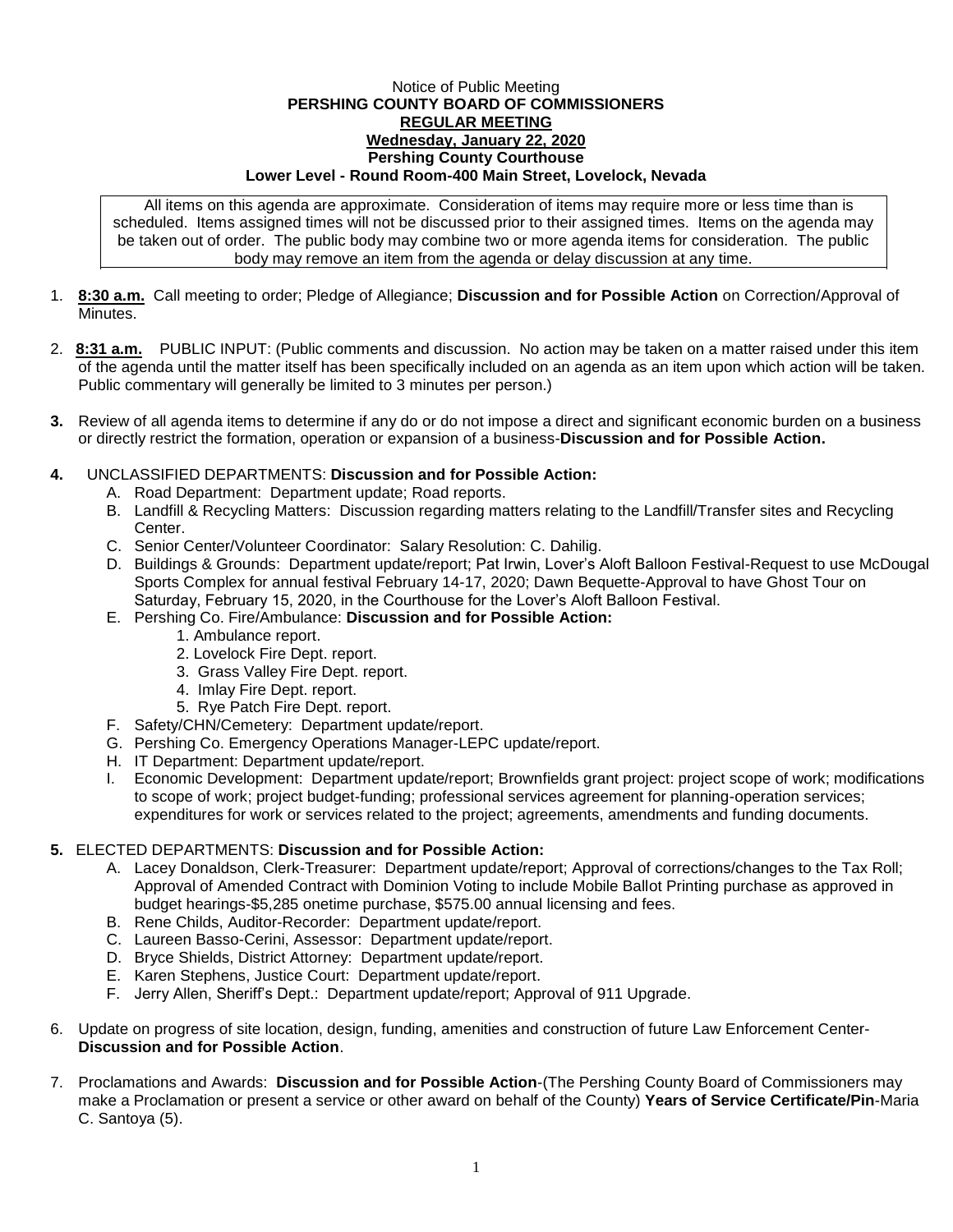- 8. Board Appointments/Resignations: Pershing Co. Television Advisory Board; Pershing Co. Community Center/Economic Development Board; Cemetery Board; 911 Surcharge Board- **Discussion and for Possible Action**.
- 9. Grass Valley Advisory Board: Update on matters relating to the Grass Valley area.
- 10. Derby Field Airport: Update on matters relating to the Derby Field Airport; Approval of 2020 FAA Grant for Derby Field Airport – Terminal Area Fencing in the amount of \$210,000.00 (including \$13,125.00 County Match); Approval of Professional Services Agreement and Scope of Work for Fence Project; Discussion regarding heating the Snow Removal Building- **Discussion and for Possible Action**.
- 11. **9:30 a.m. Public Hearing on proposed Ordinance #338** An ordinance creating the Pershing County Business License Department by amending chapter 5.04 through chapter 5.24 of title 5 of the Pershing County Code to transfer the responsibility of issuing licenses for businesses, junkyards, liquor establishments, and outdoor assemblies, in addition to gaming permits and work cards, from the Pershing County Sheriff to the Pershing County Business License Department; and providing for other matters properly relating thereto - **Discussion and for Possible Action**.
- 12. **9:45 a.m**. PLANNING & BULDING DEPARTMENT/IMLAY WATER SYSTEM MATTERS: **Discussion and for Possible Action**:

A. Request for review and approval of a Parcel Map application on APN: 009-270-01 for Roger Richards. The applicant is proposing to divide the parcel into (1) 18.23 acre  $\pm$  parcel and (1) 142.67 acre  $\pm$  parcel in order to separate the irrigated agriculture field from an existing gravel pit on the property. The parcel is zoned Low Density Rural (LDR) and located on Dutchman Drive, ½ mile west of Grass Valley Road in Grass Valley, Pershing County, NV.

- 13. **10:00 a.m.** Coeur Rochester: Update on matters relating to the Coeur Rochester Mine, Pershing County, Nevada.
- 14. **10:30 a.m. Public Workshop and request for Data or Arguments concerning a proposed tax on Diesel Fuel** sold in Pershing County-Workshop to discuss the potential impact of the proposed surcharge increase on businesses in the region, questions, comments, arguments or data requested on the potential impact of the proposed diesel fuel tax.
- 15. Litigation Meeting.
- 16. Report from Legal Counsel.
- 17. Report from Administrative Assistant/HR Rep.-County Commissioner's Office; Memo regarding employee parking areas; Approval to file Protest documents for Water Right Application #89357, Carol St. Clair and Grant St. Clair- **Discussion and for Possible Action.**
- 18. Items for future agendas- **Discussion and for Possible Action.**
- 19. Correspondence.
- 20. Matters of the Board for Discussion.
	- Board Member reports. Board Liaison reports. (Nevada Works, Safety, Hospital Board, Emergency Management, Cemetery, Recreation Board, WNDD, Pe. Co. Economic Dev./ , Community Center, Airport Advisory Board; Museum Advisory Board, Library Board, Senior Center Advisory Board, Central Nevada Water Authority, Planning Board, Broadband Advisory Board, 911 Committee, Solid Waste Management Recycling Advisory Board, Pe. Co. Volunteer Advisory Board, T. V. Board, Frontier Coalition, Humboldt River Water Basin Authority.)
- 21. **11:30 a.m. Public Hearing** on Proposed Ordinance #337 adding Chapter 3.68, entitled Diesel Fuel tax, to Title 3 of the Pershing County Code by Imposing a Five Cent (0.05) Tax on Diesel fuel sold within Pershing County; exempting certain Diesel fuel from taxation; providing for the Administration, Deposits and disbursements of Tax Revenue; requiring annual reporting to the Department of Taxation; Adopting subsequent amendments to certain Nevada Revised Statutes; limiting repeal; adding a severability clause; and other matters property relating thereto-**Discussion and For Possible Action**.
- 22. PUBLIC INPUT: (Public comments and discussion. No action may be taken on a matter raised under this item of the agenda until the matter itself has been specifically included on an agenda as an item upon which action will be taken. Public commentary will generally be limited to 3 minutes per person.)
- 23. Approval of Vouchers-**Discussion and for Possible Action**.